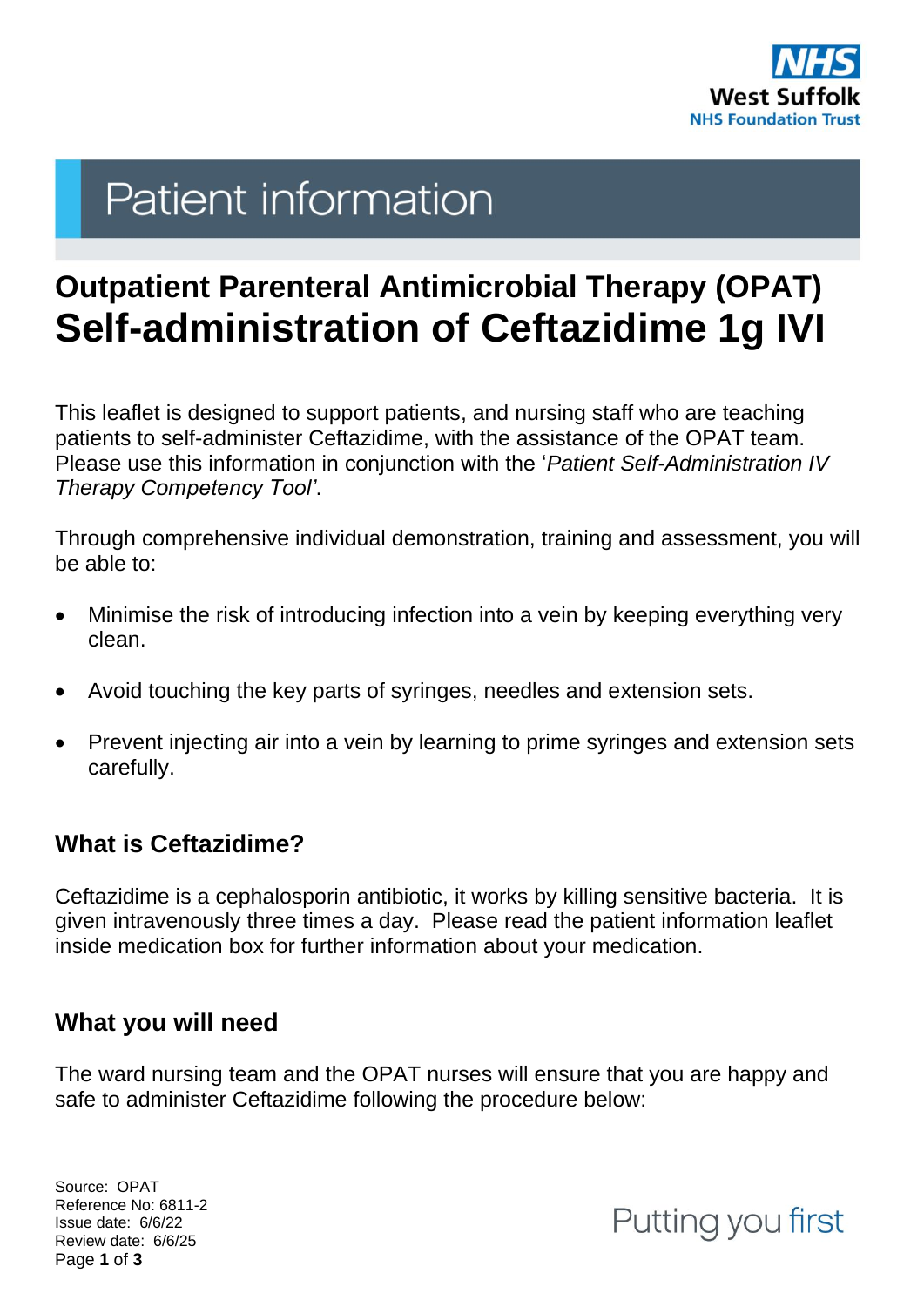| Equipment per<br>dose: | 1 x tray and sani-cloth detergent wipes<br>2 x pair sterile gloves and non-sterile gloves<br>3 x 10ml syringes<br>3 x red needles<br>2 x Clinell wipes 2%<br>2 x red bungs<br>1 x sharps bin<br>1 x giving set |
|------------------------|----------------------------------------------------------------------------------------------------------------------------------------------------------------------------------------------------------------|
| Patient dose:          | 10ml ampoules 0.9% sodium chloride (normal saline)<br>x <sub>2</sub><br>1 x Ceftazidime 1g vial and 1 x ampoules of 10 ml<br>water for injection<br>50ml bag normal saline                                     |

#### **Remember to check the dose and the expiry date of the drug, the diluent used to mix the drug and normal saline.**

**1** Wash your hands and clean the tray with detergent wipes; assemble equipment. Use non-sterile gloves to prepare medication; protect key parts by using a nontouch technique throughout the procedure.

#### **2 Prepare medication**

- Clean the stopper of Ceftazidime vial with a Clinell wipe 2%, allow 30 seconds to dry.
- Draw up the water for injection into a 10 ml syringe using a red needle and slowly inject into the vial of Ceftazidime, shake until clear and the medication is fully dissolved.
- Check the bag of normal saline is in date, intact and the solution is clear with no particles or discolouration.
- Clean the injection port with a Clinell wipe 2%, allow 30 seconds to dry.
- Withdraw prepared solution from the vial. Lay the bag flat and inject the prepared dose of ceftazidime directly through the centre of the port. Withdraw needle and syringe, discard in sharps bin. Invert the bag several times to ensure thorough mixing of the solution.